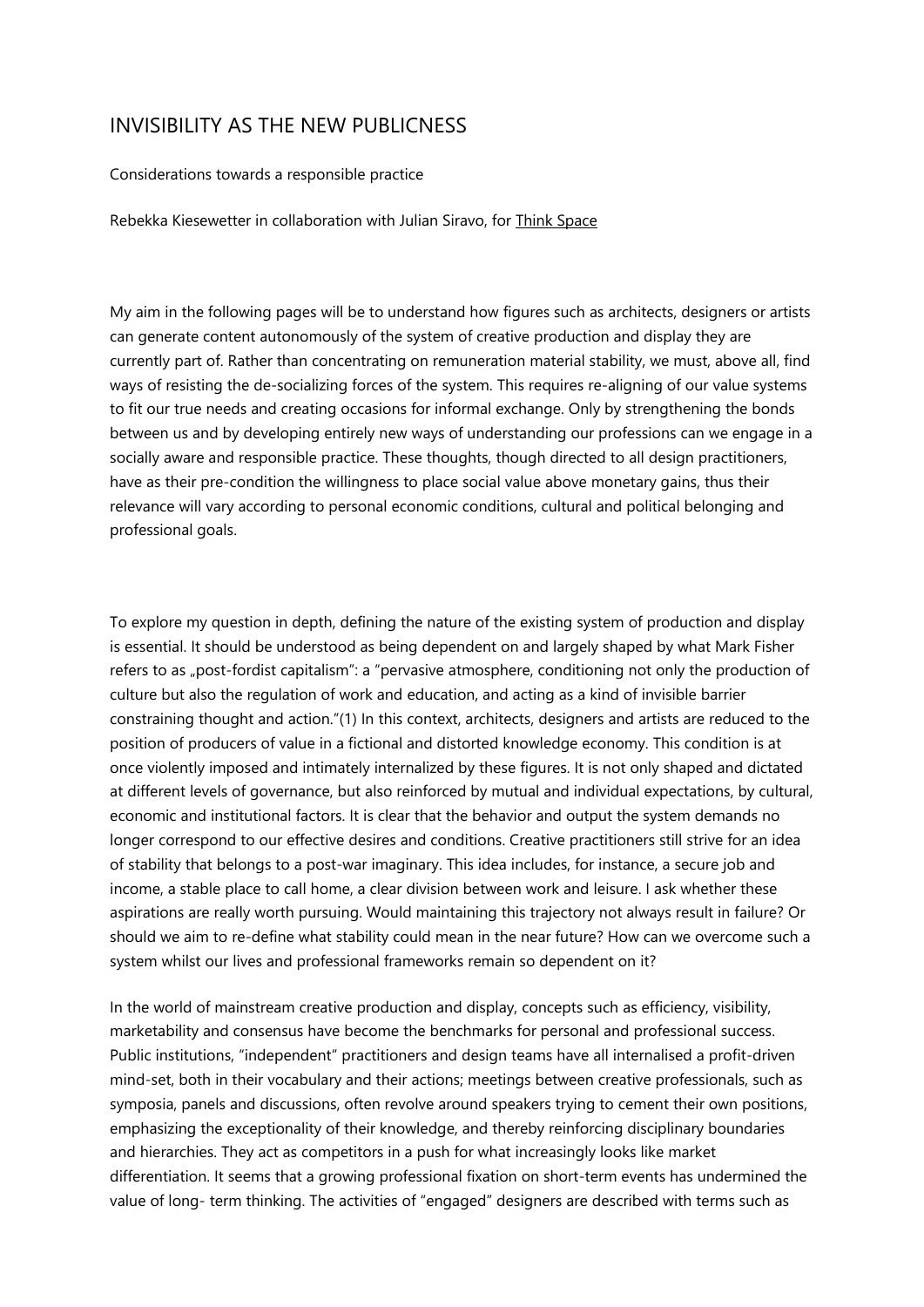co-creation or commoning, which become buzzwords open to misuse as marketing slogans by parasitic entities geared to value extraction These words then become empty decals, echoing nothing more than the neutral interest and false proximity of virtual communalities. Our endeavours become pure images and symptoms.

Against this background, for creative practitioners and researchers to be truly engaged in critical or social terms is nearly impossible: they seem only able of representing social engagement. The representation of a political act, with all the constraints of a "project", takes priority over the political end itself. Stella Rollig explains this further: "political and societal practice of artists (or architects) is always claimed as art or architecture, when the social effectiveness is not the true priority anymore, because ultimately only the affirming of the (art/architecture) system seems to allow individual careers."(2)

I

To further explore how one might develop autonomous forms of practice, I must consider my own experience as a "non-belonger", operating on the fringes of the design professions. "Non-belonger" means that I have successfully avoided a career in a specific field thus far. Every time I found my actions to be too strictly informed by a frame, the requirements of a discipline or institution, my instinct has been to desert. This is not due to a volatile nature, rather it is a reaction to a feeling of powerlessness in the face of arbitrary hierarchies and incomprehension for what I consider to be my most valuable skills.

In all my activities, no matter the specific field – be it as an art historian, journalist, as an editor of books or as a co-director of Depot Basel, a place for contemporary design, together with Matylda Krzykowski – , my role has ultimately been the same: that of a catalyst. I have taken on this role because of my innate aim to connect people, let them share words and thoughts and help them act together in a purposeful way.

This is my most important skill, and it has nothing to do with my training. Everything I learned, whether at university or afterwards, only provided me with the tools and opportunities to apply my skill, and a frame for it to coalesce into a public sphere.

As a result of my "non-belonger" status, I lack a noteworthy title. Often I am not academic enough for the academics, and too academic for the makers. This makes it hard to place me on a disciplinary or hierarchical grid and might lead the representatives of an institution or a discipline to not take me seriously. This lack of recognition can be frustrating. What I consider my most precious skill this ability to act as a catalyst – is only valid if applied on an interpersonal level, and becomes worthless when confronted with the rigid, business-oriented frameworks of the dominant system. There is no space to express this tendency, and perhaps this is a good thing.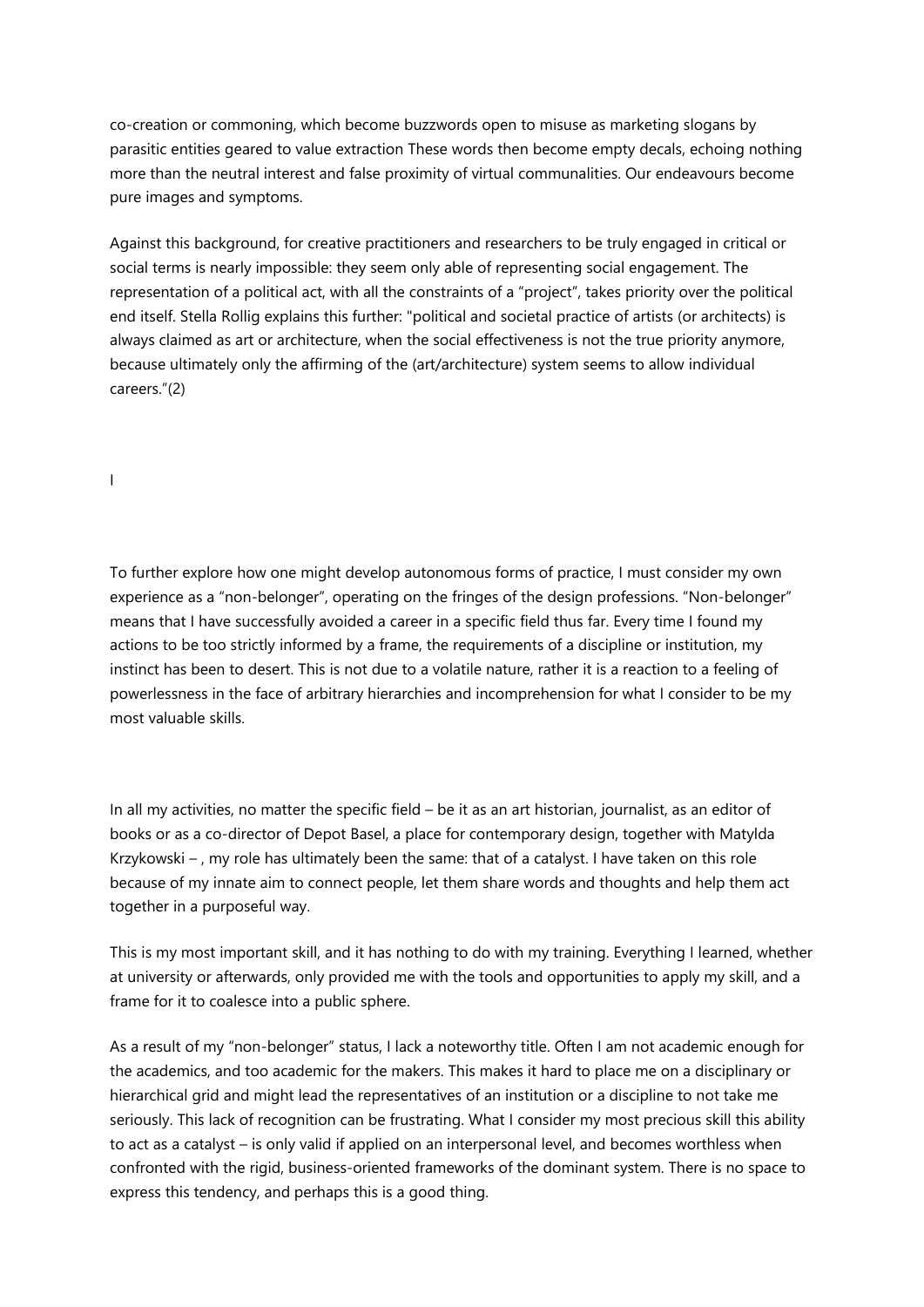Yet despite these frustrations, my lack of belonging has also meant a sort of freedom. Most of the time, my work remains invisible to a system that relies on the constant reproduction and manifestation of hierarchies, dominance, discipline, and success. This invisibility protects the integrity of my skills and ideas: I don't feel forced to follow a disciplinary curriculum or a specific etiquette. Because no one cares, I can follow my own path, find a direction within myself, independently of time frames, disciplines, and trends. My ability to connect others is a solid foundation for all my actions, wherever they may find expression. Because of this, Depot Basel offers me a unique situation. It is a place where I can negotiate between the invisibility required for in-depth thinking and the possibility of making segments visible. This means cooperating with museums or public institutions whilst at the same time having a very tangible "invisible sphere." Depot Basel also becomes a device for continuous selfmonitoring, a constant reality check for ideas. I do not, however, feel the stress induced by the frame of a project or by an exhibition, I know that all I can contribute is an insight from my own ongoing productive process, a snapshot of my motivations, mirrored by and merged with the motivations and personalities of my relative collaborators, a moment of temporary truth, condensed in one very specific environment and time.

II

Where from, then, should our recognition derive, if it is not by gaining prestigious job positions or curatorial appointments? I suggest we find recognition as individuals, not as art historians, journalists or curators. I suggest we no longer let ourselves be driven by the desire for an institutional career or a higher position on a hierarchical ladder; Though in my professional life these occasions of "official" recognition have not failed to come, they only caused ephemeral moments pride or excitement. Truly satisfactory recognition I have found in small bits of conversation made for the conversation's sake, which might unfold in any environment (whether professional or not). Occasions, where the exchange in between people, who often barely know each other, but still are connected through shared interests, mutual convictions and goals, through inter-subjective personal closeness and sympathy, through an empathic way of seeing the world. I find my recognition in these moments of unobstructed empathy; or instance in between, before, after different kinds of professional gatherings; when people with common interests and professional motivations share less careful, more politically charged opinions. The ties created in these "off-the-radar" encounters, prove to be stronger and deeper than those made as career choices or as a result of a project's requirements, the program of a political movement or even by family. Why? Because the connections I refer to, are based on the metrics of un-corruptible foundations such as empathy, solidarity, mutual understanding and friendship. I don't believe everyone is the same. I do however believe in something that goes beyond all cultural or class-informed boundaries. The ability to be empathic. Svetlana Boym pointed out that "friendship is an elective affinity without finality, a relationship without plot or place in our society, an experience for its own sake. Friendship is not always democratic or egalitarian, but rather selective and not entirely inclusive."(3) This is what Hannah Arendt recalls about her friendship with the writer Mary McCarthy: "It's not that we think so much alike, but that we do this thinking-business for and with each other."(4)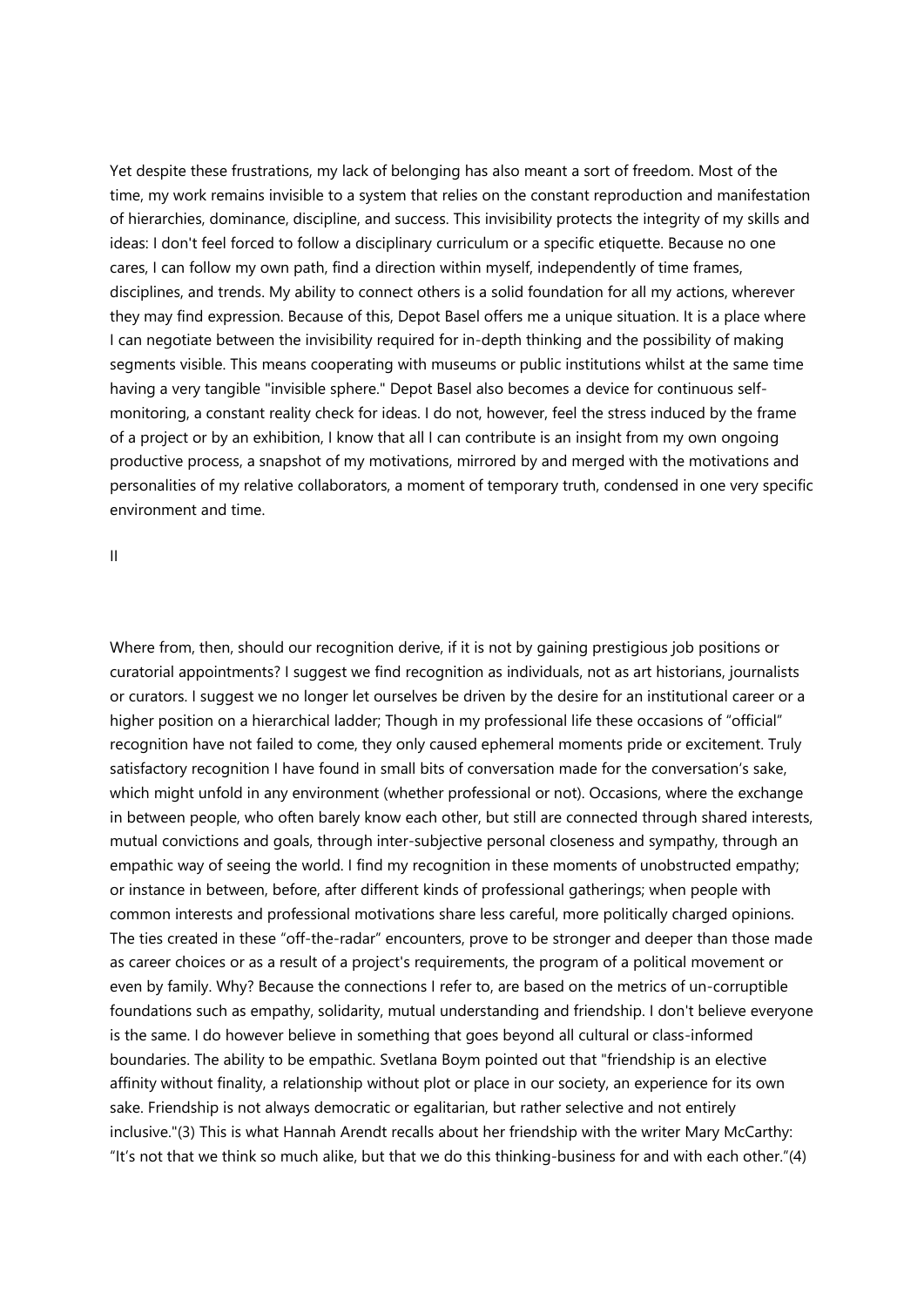In a so-called private environment, those friendly encounters or basic affiliations are often self-evident, even taken for granted. In a professional environment they can be personally and professionally liberating, psychically enriching and pleasurable. Still the value of those encounters, which to me are the essence of everything I do, the motor and the core of my professional and private being and bonds, remain unacknowledged. Even by ourselves. We see them as mere by-products of our paid activity. Regardless of how much our actions ultimately are influenced by those encounters, regardless how many benefits we derive from them, our measure of success and value for our work remains the prevalent one. The value generated by the social sphere remains untapped. When engaging in socially aware forms of design, this disconnection becomes even more evident: to bring about social awareness while remaining within the professional frames which negate those social values is paradoxical.

Why do we continue to fit our personal aim to act responsibly,our intimate motivations, into forms of public display which are so vulnerable to commodification? Why do we still cling to concepts of representation and reception basically coined during the Enlightenment? We allow our work to be perceived as definite, rather tan acknowledging and expressing its evolving, provisional nature –one attributed, for instance to natural scientific research since the 19th century. We consider ourselves citizens, but citizenship entails responsibility and entitlement towards what is collective. Nowadays – as the africanist Clapperton C. Mavhunga has pointed out at a panel at HKW5 – citizenship also involves a large portion of creativity. But in the virtual and physical stages of contemporary public discourse – museums, squares, social media platforms – where consumption and surveillance rule, the idea of a public dimension, open to everyone's creative contribution is impossible. Why do we have such a strong need for recognition from a capitalist reward system or an evanescent audience? Sure, we need recognition. But as we have seen, that is something we can find elsewhere. We also need money to survive. Should our goal then be to alter the perceptions of the ones who pay us, leading them to recognize our favored activities as work? I don't think so. "Work existed before and will further exist after capital. capital is only a fruit of work, and would not even exist without work. Work is superior to capital and requires much more attention." These words are not from Marx's Capital, but were uttered six years before its publication, in 1861, by Abraham Lincoln in his "State of the Union Address." (6) What I find worth of notice is that money is seen a fruit of our work, one amongst many, I would say. So why not - instead of trying to shift the perception of others about our work – shift our own aims away from monetary gain and towards other, complementary results of our work?

For a truly socially engaged design practice, we must re-consider and re-negotiate our motivations. Looking to ourselves as well as to others. Not once but constantly. Why don't we acknowledge and coin a different value system to define our work, which has become so indistinguishable from our lives? Certainly, we need regulations, but even these should be defined by us, made to suit our aims and ways of acting, not the ones we accept to avoid the inconvenience of questioning and challenging them. We must unhinge from the prevalent evaluation criteria, recalibrate our orientation. We must discard appearances, budgets, time frames, numbers, disciplines, marketability, seemingly objective despair and pessimism; we must fundamentally question things such as international borders, languages and so on – and shift our metrics. In order to make our innate affiliations the base of our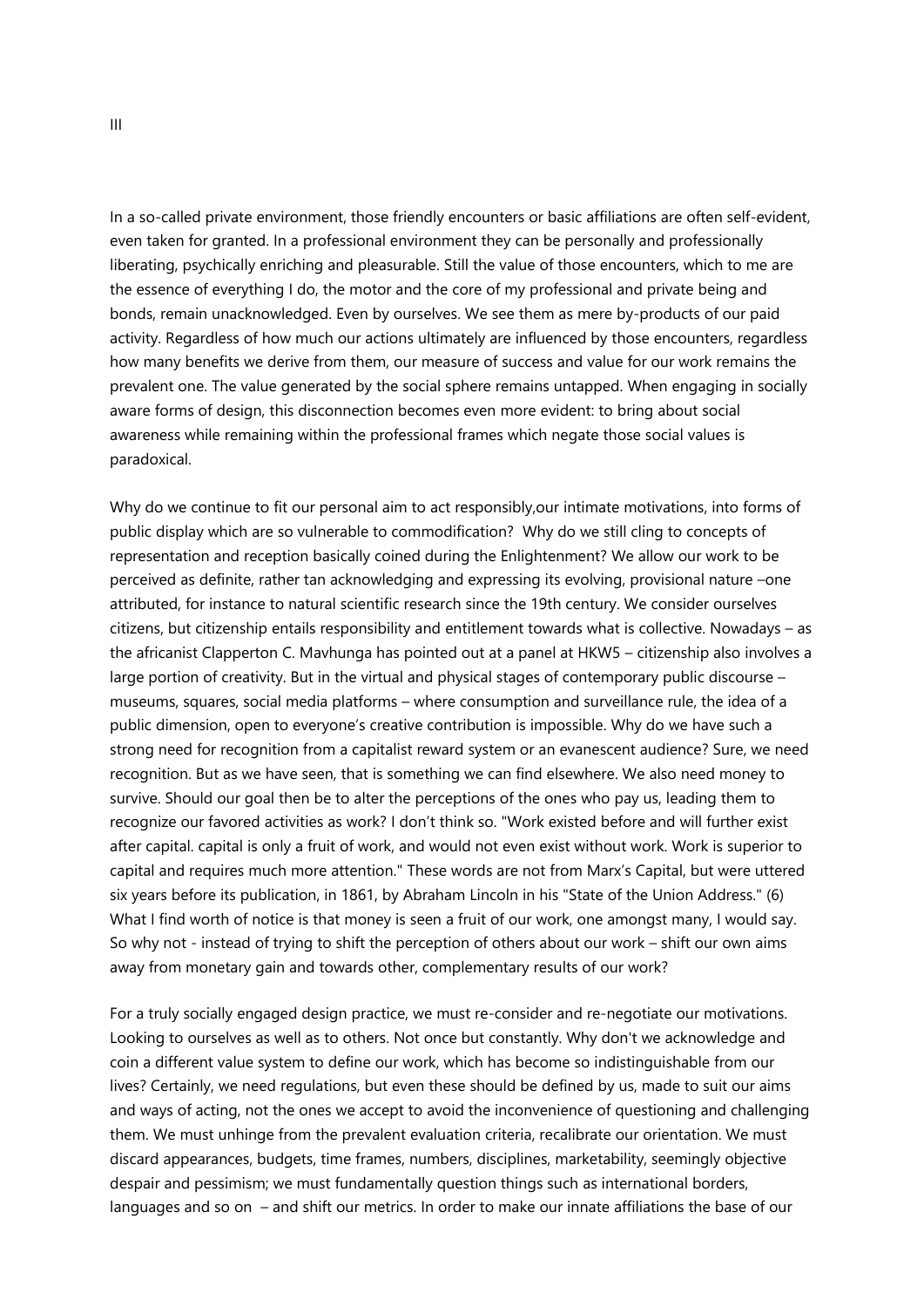bonds and actions. Subjectivity, shared hope, empathy and friendship should become the base and give the directions of our behavior and ethics. The grid we use to determine value, directions and orientation is necessarily an issue of ongoing conflict, contradiction and thus negotiation. It is a partially fluid product: its appearance will depend on what we do, where and for whom it is developed. We constantly negotiate on a grid of prospects, in-betweens, voids and blanks to be filled. Our reward system should be an economy of sharing of acts and thoughts. Our bonding should be intuitively rhizomatic, in the sense of Deleuze's and Guattari's schizo-nomadic existence7: it can escape the social constraints of a fixed identity. Combining an arbitrary point with other arbitrary points, it can connect very heterogeneous elements. In these compounds, there are no subjects or objects. The rhizome is not a unit, rather it is made up of moving directions. It has neither beginning nor end, however, it has a center from which it spreads. Thus, a rhizome can be broken or torn at any point and still continue on other lines further. It is this multiform and shifting nature our relations should strive to imitate, if we wish to transcend the deep contradictions in our practice.

IV

During SAMIZDATA, a conference that took place in Berlin this year on resistance in the digital age (8), some speakers pointed to the issue with seeing whistleblowing as a heroic act. They suggested that blowing the whistle should become a normal thing to do, a shared responsibility, becoming a kind of epistemic disobedience. This holds a lesson for all of us. What is really so special about being an architect or a curator? Their respective skills are just tools. No different from the skills of a cook or a gardener. Why then do we still parade our professional titles as if they were signs of distinction? Instead I suggest architecture freed of its aim of becoming immortal through continuous selfmanifestations, without authorship, without spectators, and above all, without architects. In such conditions, architecture as a practice would lose its ontological meaning. It will cease to be visible. The according acts would still take place: with our skills, knowledge and professional tools, we act as equal instruments with others, we share, act, discuss and experiment. Bereft of a prevalent frame, we ground our activities on the only form of authenticity that eluded public surveillance, and offers us the possibility of being citizens among others. Friendship, empathy, compassion, here we will find the addressees for our action, our partners in crime, our co-thinkers and co-actors. The prevalent narrative of this sphere is not the ones of victims, bereft of will and power, but the one of agitators, who have appropriated and internalized the same instinctive narrative.

If we look for a public sphere, an audience of equal citizens, we need not search in places where people gather, where one's engagement with migrants can be posted on social media or where it counts how many virtual friends one has. We don't have to look for a public dimension in the spaces where all action is ultimately fuelled by market profiling. These spaces are the primary target of surveillance. Here individuals might even acknowledge surveillance, but bereft of the ability of imagining alternatives, just accept the "lesser evil," by internalizing the narrative of fear offered by the system. The collectivity and "togetherness," which we have to look for and to value, is not that of a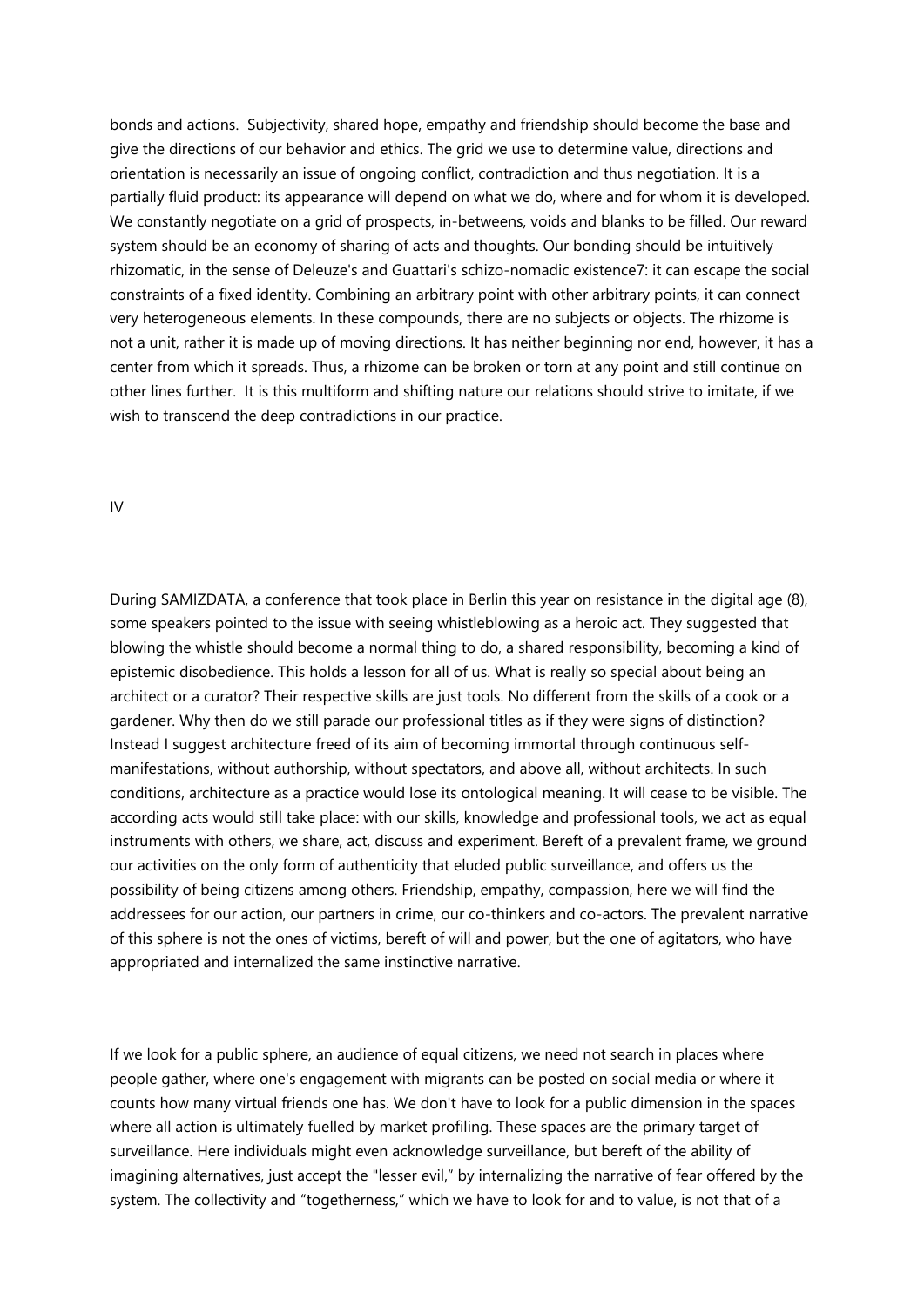"we-all", but that of an every-one-of-us. Here I refer to Kai van Eikels, who speaks of the importance of acting and thinking in a collective paradigm, made of constellations that exist and evolve without having to manifest their existence through forming a party, a group or a movement; he also points out that most of these constellations exist without the individuals even knowing that they are a part of a collective body. These writings describe forms of collectivity, whose dynamics are based on the separation between the respective individuals. In these collective forms, the gap between separated individual action is described as a blank space, through which individual acts can synchronize and support each other in their realization and effects (9) As an illustrating example, van Eikels uses the image of an orchestra: where the worth of the rhythmic entrainment is not to be found in an additive accumulation of the sounds, but where temporal containment and limited phases of accumulation open up a collective-individual and distributed awareness. In this near-synchronization, each one of us can hear better, and the orchestra becomes more permeable for the world it is part of (10).

The surveillance activists at the conference shared another thought worth noting: that Julien Assanges' constant self-monitoring, his attempts to beat the surveillance system unleashed upon him with his own weapons, is not working. The contradictions of the system cannot be accelerated as these contradictions will always be resolved internally by the shape-shifting qualities of the system itself. This idea may be familiar from Deleuze and Guattari's desiring-machines(11): the market, the media and politics know how to use the desiring-productions; in its delimitation, psychiatry treats them as illness. The machines splutter, overheat, break down, and, again and again, break up into new structures of a schizophrenic, capitalist society, without ever having realized themselves.

Disobedience in our times has nothing to do with talking loudly, nor with striving for the most visibility, nor with building big houses for the powerful. An uncompromising opposition to the system is also unlikely to lead towards independence and liberation, because protest is always made from a weaker position. Protest ultimately means to act as a supplicant, to state a claim to a system, which in turn will meet these requirements or not. Neither can I support defection from the system, which can only result in a detached, ignorant and illusory "bubble." We cannot dissociate ourselves from the system, as we still need it as much as it needs us. It supports us, enables us, keeps us alive. But we have to stop placing our "hopes for salvation" in it; we have to emancipate ourselves from the constant physical and psychical pressure it exerts.

 $\overline{V}$ 

This emancipation can come only by deliberately, albeit temporarily, occupying Third Spaces. These should be understood as part of a concept of three kinds of physical and mental spaces, in which the third is a hybrid, combining and separating the positions inside and outside the system. It acts both as disturber and as a mediator.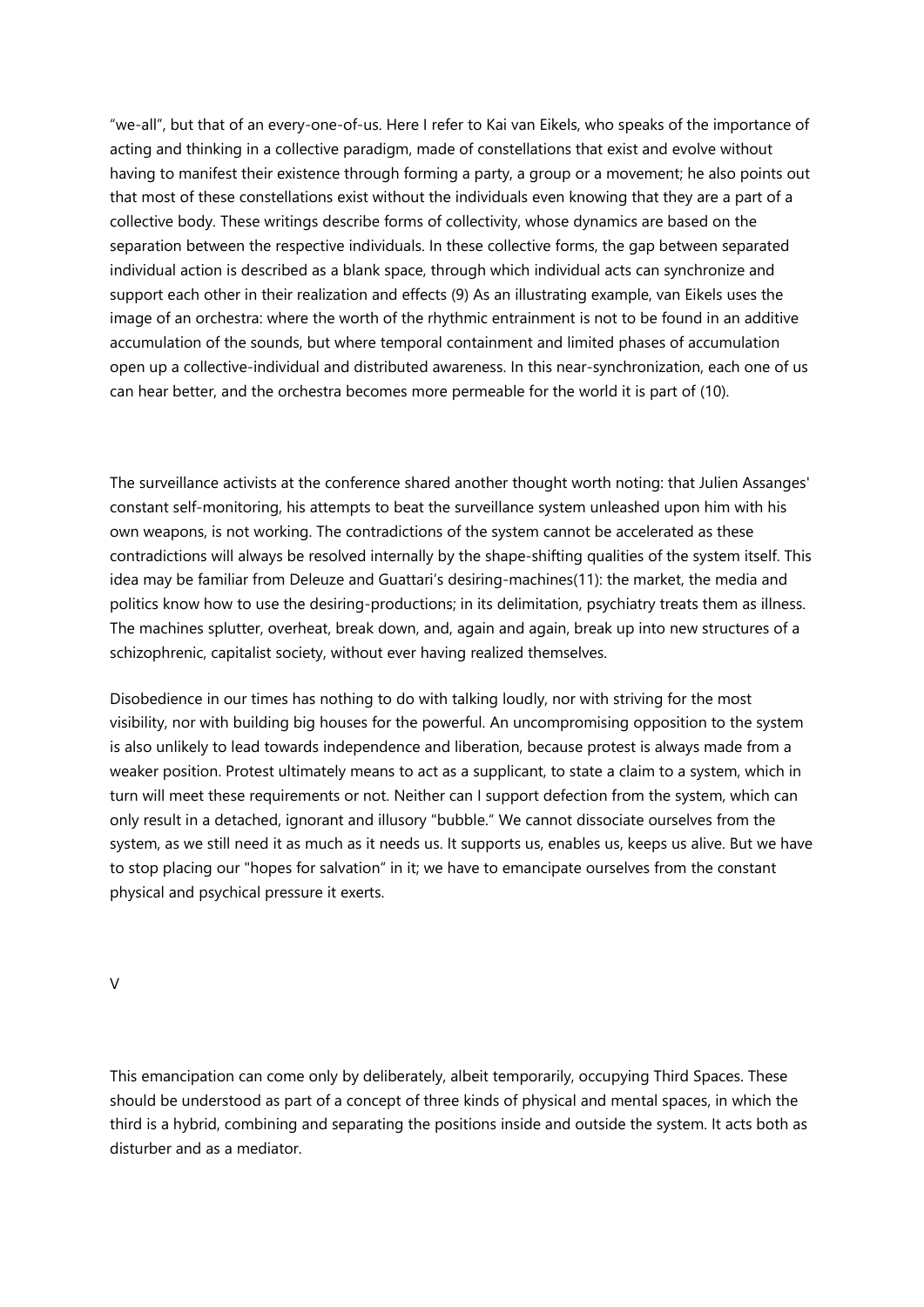To allow such Third Spaces to manifest, I suggest acting in a conscious and concrete, dialectic and schizophrenic deleuzian way; by drawing distinctions between our vocations and jobs, between audience and collaborators (or partners in crime). Deleuze's Schizoprenic and his Little Girl are united in our bodies: The Little Girl explores a world of "surfaces:" the shifting realm of social appearances and nonsense words which nevertheless seem to function. The Schizophrenic, who sets off on his own in order to liberate his desiring-machines, is by contrast an explorer of "depths," one who rejects the surface entirely and returns instead to the body. According to Deleuze every actual body has a limited set of traits, habits, movements, affects, etc. But it also has a virtual dimension: a vast reservoir of potential traits, habits, movements, affects, connections, etc. (12). So why not constantly reconsider the own actions and motivations in order to draw out and activate these virtual potentials?

As explorers of the deleuzian depths – which I here see as the equivalent of the notion of Third Space, or the invisible sphere – we will find a real and tangible space for recovery and respiration from the frame's pressure. But it will become also a place for pre-consideration, re-thinking, re-disputing themes in an in-depth way which the prevalent system of creative production cannot foster. The invisible sphere of this notion of Third Space also opens the field for experimentation, for the development of a new consciousness. We will find our addressees, in the in-between, in the before and the after. As explorers of the depths we can act as tools among others, sharing our skills with our addressees and co-creators, co-thinkers, and co-activists; re-define and re-discover the public dimension, enable structures and bases, on which that kind of encounter can happen. This activity of explorers of the depth should be understood and practiced as an intermittent communication process, continued over years led by its very own stellar system.

As Little Girls, we have to carefully choose which part of our schizophrenic endeavors we show to our public, which part we let coalesce within prevalent public spheres, when and how we do so. This will ultimately also be the part of our endeavors we earn our money with. Whether by building, talking or writing, our activity as Little Girls could be seen as one of revealing intermediate insights into our invisible endeavors, offering "emporary truths", which only make sense in a very specific time, environment, and in front of a specific public. We should avoid expressing ourselves through axioms, inventories and similar, which aspire to being absolute, all-embracing, universal and impartial. Building structures, presenting researches or writing texts, will be performed as an act of agency, inspired, fuelled and directed by our invisible endeavors. This will fill the system's outdated framework, whether physical or conceptual, with new content, break open encrusted structures and terminologies and repurpose them, transform what is commonly perceived as negative into strength, slowly rearrange value systems, which may be less cemented than it seems.

What might these Third Spaces look like? Where and how can even imperfect approximations begin to emerge? And what would acting as a "schizophrenic architect" actually imply? This summer, along with a group of friends with a common professional background, I retreated for a week to a temporary construction, built by Constructlab collective on the ancient city wall of Mons, in Belgium. This example illustrates what I mean by a real Third Space, which offers a liberated, stress-free atmosphere for professional-amicable encounter. During that week, the boundaries between holiday and work, labor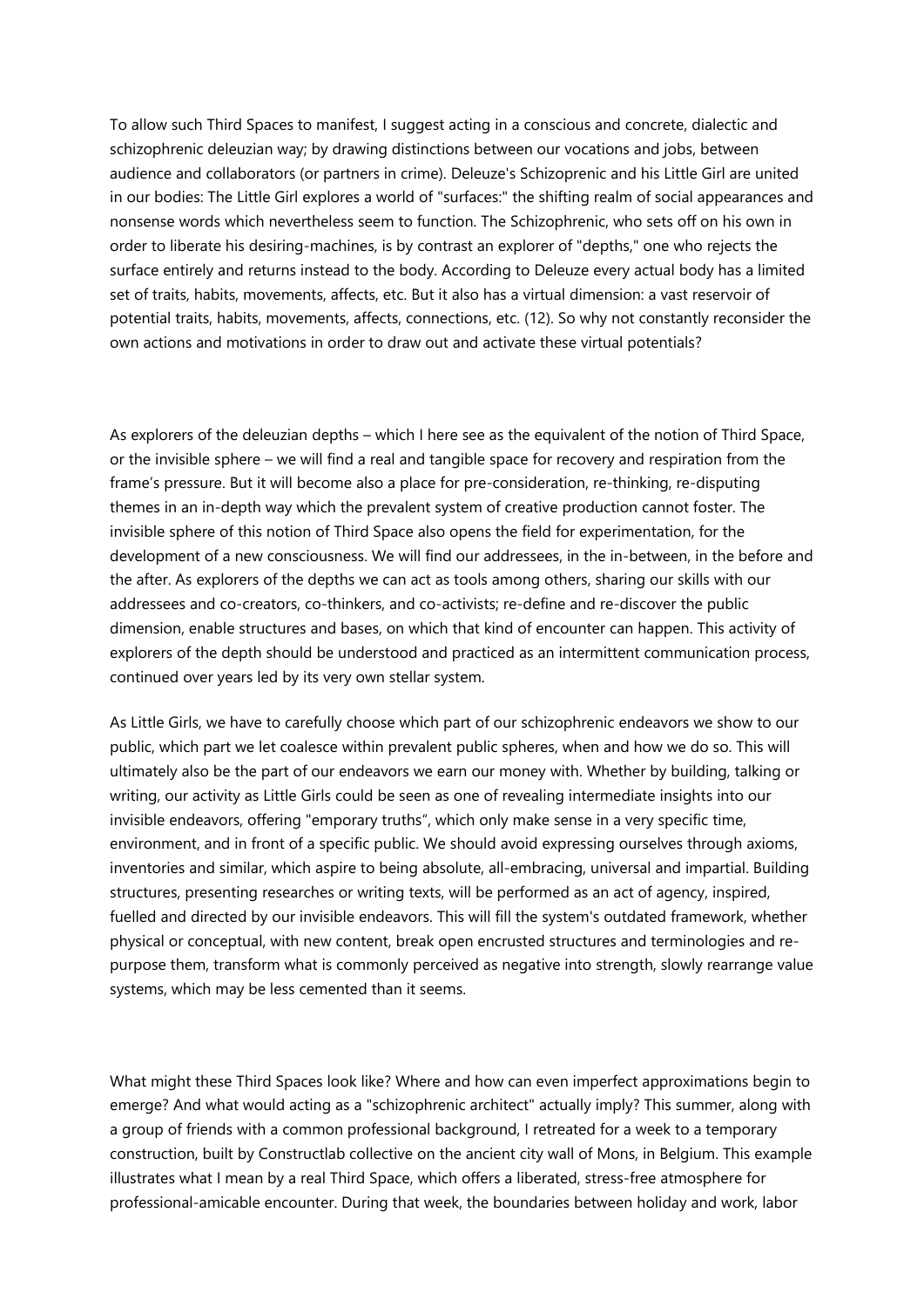and leisure, friendship and collegiality softened, blurred, even disappeared. The participants discussed, presented and acted without the restrictions of a project frame, while trying to harness the value of this social encounter. Drawing from their own interests and research fields, each of the nine participants initiated a collaborative experiment, loosely connected to the topical frame of the week evolving around the notions of "diffuse" and "resonance". In this "experiment," the participants were asked to mirror their singularity and the group's collectivity in the terrain, define spatial requirements for "working and thinking as friends," and to find out on what terms  $-$  if at all  $-$  the fact of being friends and working together within a physically and mentally circumscribed terrain, leads to a sense of inter-subjectivity. Following a questionnaire, the participants set off on an experimental journey through the area, detecting the parallels between the internal and external landscapes to uncover physical equivalents to the structures, dynamics and peculiarities of the group's constellation.

Being part of the other participants experiments was a revelatory experience: the ideas that were elaborated, the ease with which the group confronted the demanding program, the mutual understanding developed all reinforced my fundamental thesis: The participants acknowledge the lack of occasions for this kind of friendly yet professional liberated exchange in their lives.

The location of the Third Space begins to be understood not so much in terms of its existing spatial conditions, as by parameters essential to the functioning of the constellation's action such as privacy, communality, voids and blind spots. Worth noting was the consensus among the participants that their actions would remain to a certain extent invisible to the outside, I see this as crucial for the development of these Third Spaces.

Constructlab, the initiators of the project in Mons, seemed to embody just what being "invisible architects" might entail. First of all they did not make the construction site one for showing off technical prowess. rather it becomes an opportunity for communication, offering a context which can be enriched by the unexpected. The designers-builders bring the site to life through their permanent and unencumbering presence. They interacted not as architects, but as inhabitants of the structure and neighbours, carefully generating new dynamics between people and allowing them to integrate other participants. In Mons for example the area is now cared for by a very heterogeneous group of citizens, amongst which, the pétanque-club and a baker's group. In their various encouters with the city council, Constructlab was there to support them - in this case in their function as architects.

VII

Though in the prevalent frame of creative production and display it is impossible to take on sociopolitical responsibility or engage in in-depth

professional exchange, architects and designers need both desperately. We must deeply rethink our own professional and private motivations,

our understanding of temporality, visibility, work, value and disciplinarity. This re-adjustment of values must occur before we will ever be able to act in a responsible way towards our societies. To learn how to truly engage in a participatory practice, we have to find, create and open up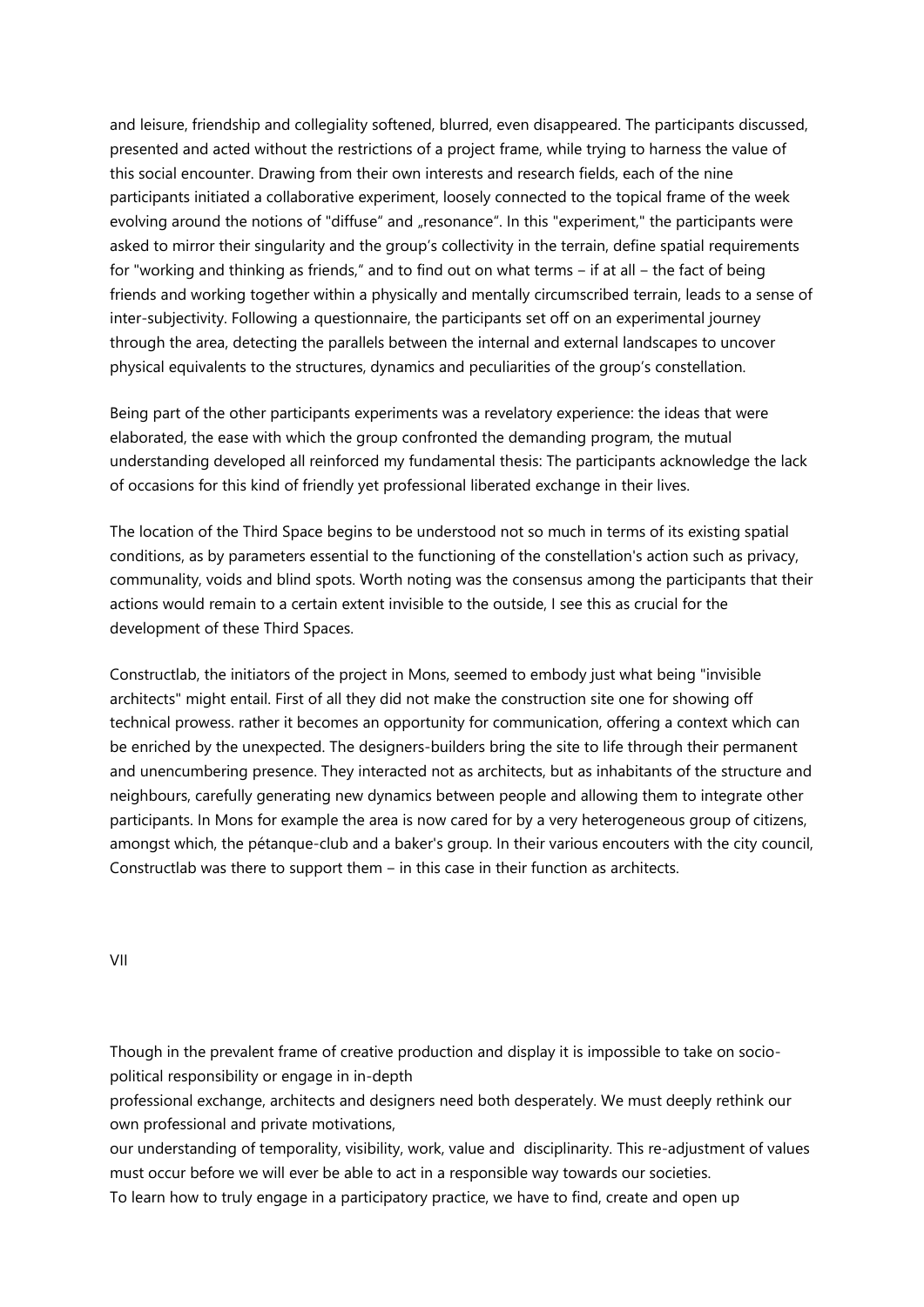third spaces. These should provide the invisibility and shelter we need to experiment outside of the timeframes and impositions on content required within the system. From there we can start to build professional structures, coin new values, and new "bonding systems." These are the foundations for a strategy of transformation towards a responsible way of acting.

## Endnotes

1 Fisher, Marc. 2009. *Capitalist Realism. Is there no alternative?*, London: ZERO Books.

2 Rollig, Stella. 2000. "Zwischen Agitation und Animation. Aktivismus und Partizipation in der Kunst des 20. Jahrhunderts". (*http://eipcp.net/transversal/0601/rollig/de)*

3 Boym, Svetlana. 2009. "Scenography of Friendship," in: *Cabinet Magazine* Issue 36, 2009/2010;. (*http://www.cabinetmagazine.org/issues/36/boym.php)*

4 Brightman, Carol (Ed.). 1995. *Between Friends, The Correspondence of Hannah Arendt and Mary McCarth*y, *1949–1975*, San Diego: Harcourt Brace,

5 "Träumende Kollektive," discussion with Jennifer Gabrys, in the context of the project "100 Years of Now," HKW (Haus der Kulturen der Welt), Berlin, 30 September 2015

6 Lincoln, Abraham. 1861. "State of the Union Address." (*http://www.presidentialrhetoric.com/historicspeeches/lincoln/stateoftheunion1861.html)*

7 Deleuze, Gilles, Guattari, Felix. 1987. *Thousand Plateaus: Capitalism and Schizophrenia.*  Minnesota: University of Minnesota Press.

8 "SAMIZDATA: Tactics and Strategies for Resistance," Kunstquartier Bethanien, Berlin, 11 - 12 September 2015; *http://www.disruptionlab.org/samizdata*

9 van Eikels, Kai. 2013. *Die Kunst des Kollektiven. Performance zwischen Theater, Politik und Sozio-Ökonomie,* Munich: Wilhelm Fink. 12

10 van Eikels, Kai. 2015. "Zwischen den Geräuschen, die Welt. Offbeat-Kollektivität." *(https://kunstdeskollektiven.wordpress.com/2015/05/31/zwischen-den-gerauschen-diewelt-offbeat-kollektivitat/)*

11Deleuze, Gilles, Guattari, Felix. 1983. *Anti Oedipus: Capitalism and Schizophrenia,* Minnesota: University of Minnesota Press.

12 Here one may also ask whether our actions in the Third Space can take on the form of a deleuzian "Minor Literature." Can we de-territorialize the major language of our professional knowledge and use it to map alternative territories of action? Following this deleuzian thread, this displacement of tools would make every subject a socius (a subjectivity linked to the political) and every one of his or hers